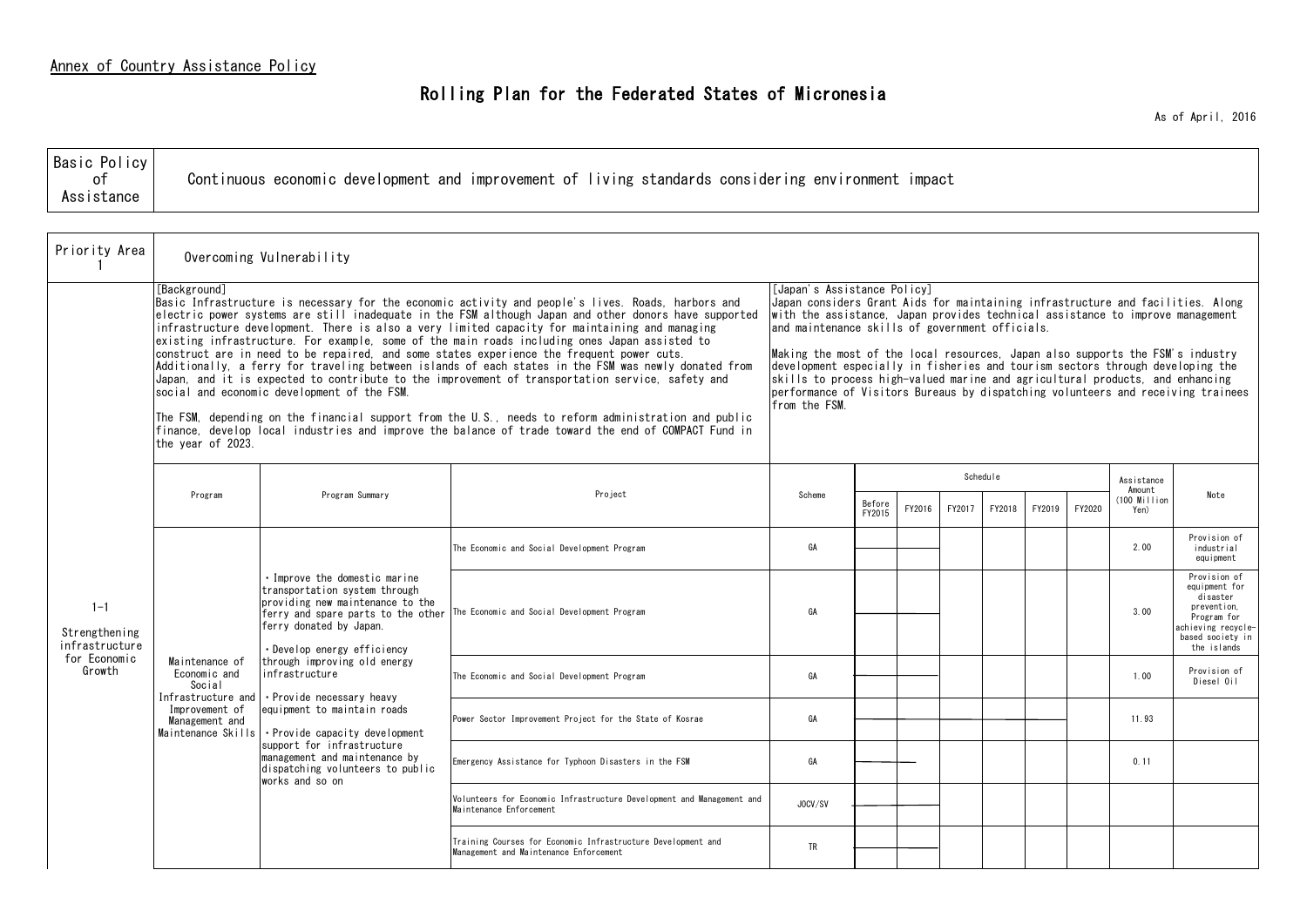|                           |                                                                                                                                                                                                                                                                                                                    | · Provide technical supports<br>through dispatching volunteers and<br>agricultural, fisheries and<br>tourism sector                                                                                                                                                                                                | Volunteers for Industrial Promotion                                                                     | JOCV/SV   |                  |        |        |        |        |        |                      |                                                                   |
|---------------------------|--------------------------------------------------------------------------------------------------------------------------------------------------------------------------------------------------------------------------------------------------------------------------------------------------------------------|--------------------------------------------------------------------------------------------------------------------------------------------------------------------------------------------------------------------------------------------------------------------------------------------------------------------|---------------------------------------------------------------------------------------------------------|-----------|------------------|--------|--------|--------|--------|--------|----------------------|-------------------------------------------------------------------|
|                           | Industrial<br>Promotion                                                                                                                                                                                                                                                                                            |                                                                                                                                                                                                                                                                                                                    | serving training programs for the Training Courses for Industrial Promotion                             | <b>TR</b> |                  |        |        |        |        |        |                      |                                                                   |
|                           |                                                                                                                                                                                                                                                                                                                    |                                                                                                                                                                                                                                                                                                                    | International Cooperation for Fisheries Promotion<br>(Overseas Fishery Cooperation Foundation of Japan) | MAFF-TA   |                  |        |        |        |        |        |                      | Dispatching<br>Specialists.<br>Donating Materials<br>and Training |
|                           | [Background]<br>The FSM heavily depends on foreign aids, for example, assistance from COMPACT Fund from US accounts<br>for about 40 percent of the national revenue. The FSM needs to reform administration and public<br>finance for more independent economy toward the end of COMPACT Fund in the year of 2023. | [Japan's Assistance Policy]<br>Japan assists capacity development to reform administration and public finance<br>which the FSM conducts toward the end of COMPACT Fund in the year of 2023.                                                                                                                        |                                                                                                         |           |                  |        |        |        |        |        |                      |                                                                   |
|                           |                                                                                                                                                                                                                                                                                                                    |                                                                                                                                                                                                                                                                                                                    |                                                                                                         |           | Schedule         |        |        |        |        |        | Assistance<br>Amount |                                                                   |
| $1 - 2$<br>Enhancement of | Program                                                                                                                                                                                                                                                                                                            | Program Summary                                                                                                                                                                                                                                                                                                    | Project                                                                                                 | Scheme    | Before<br>FY2015 | FY2016 | FY2017 | FY2018 | FY2019 | FY2020 | (100 Million<br>Yen) | Note                                                              |
| Governance                |                                                                                                                                                                                                                                                                                                                    | . To achieve the successful<br>reformation of administration and   (Pacific-LEADS)<br>public finance toward the end of<br>COMPACT Fund in the year of 2023.<br>Japan provides training programs<br>for FSM national officers to<br>assist capacity building on<br>governance and management of<br>national budget. | Pacific Leaders' Educational Assistance for Development of State                                        | CTR       |                  |        |        |        |        |        |                      |                                                                   |
|                           | Enhancement of<br>Governance                                                                                                                                                                                                                                                                                       |                                                                                                                                                                                                                                                                                                                    | Volunteers for Enhancement of Governance                                                                | JOCV/SV   |                  |        |        |        |        |        |                      |                                                                   |
|                           |                                                                                                                                                                                                                                                                                                                    |                                                                                                                                                                                                                                                                                                                    | Training Courses for Enhancement of Governance                                                          | TR        |                  |        |        |        |        |        |                      |                                                                   |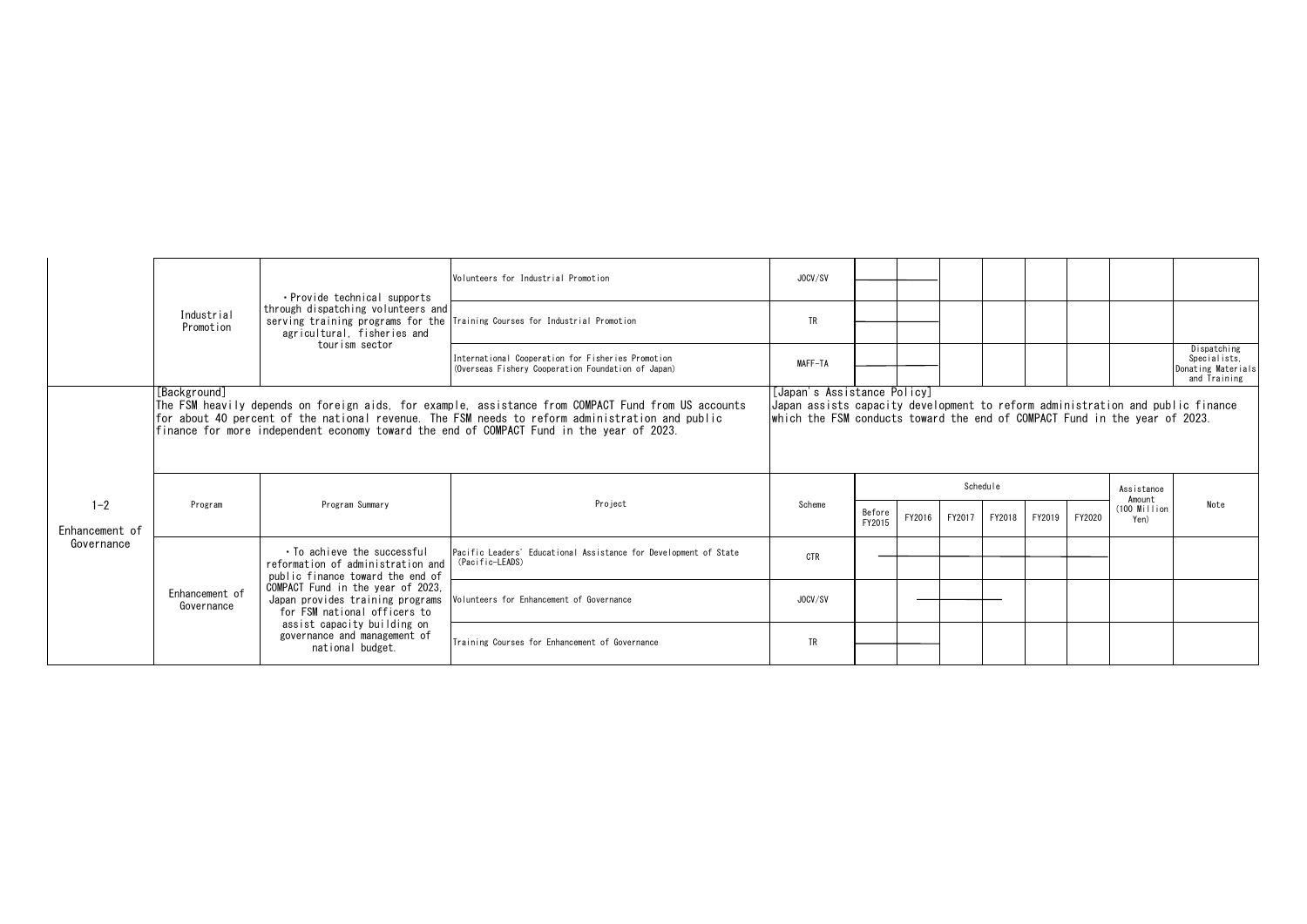|                                                             | [Background]<br>In addition to the lack of basic medicines, non-replaced medical equipment and insufficient human<br>resources has become issues. To secure medical medicines and equipment, and capacity building are<br>urgently needed. In addition, since there is a rapid increase in the number of people who suffer from<br>lifestyle-related diseases like diabetes and heart diseases. some measures to tackle these problems<br>through improved eating habits and regular exercises are needed. |                                                                                                                                                                                                                                                                                                                                                         |                                                                                             |           | [Japan's Assistance Policy]<br>Under the Japan's health cooperation policy; Basic Design for Peace and Health,<br>Japan provides medical equipment and assists local staffs to develop specialized<br>skills by dispatching volunteers and providing trainings to the Department of<br>Health and Social Affairs and the related organizations at national and state<br>level. |        |        |          |        |        |                        |                                                                                                      |  |  |
|-------------------------------------------------------------|------------------------------------------------------------------------------------------------------------------------------------------------------------------------------------------------------------------------------------------------------------------------------------------------------------------------------------------------------------------------------------------------------------------------------------------------------------------------------------------------------------|---------------------------------------------------------------------------------------------------------------------------------------------------------------------------------------------------------------------------------------------------------------------------------------------------------------------------------------------------------|---------------------------------------------------------------------------------------------|-----------|--------------------------------------------------------------------------------------------------------------------------------------------------------------------------------------------------------------------------------------------------------------------------------------------------------------------------------------------------------------------------------|--------|--------|----------|--------|--------|------------------------|------------------------------------------------------------------------------------------------------|--|--|
|                                                             | Program                                                                                                                                                                                                                                                                                                                                                                                                                                                                                                    | Program Summary                                                                                                                                                                                                                                                                                                                                         | Project                                                                                     | Scheme    |                                                                                                                                                                                                                                                                                                                                                                                |        |        | Schedule |        |        | Assistance<br>Amount   | Note                                                                                                 |  |  |
|                                                             |                                                                                                                                                                                                                                                                                                                                                                                                                                                                                                            |                                                                                                                                                                                                                                                                                                                                                         |                                                                                             |           | Before<br>FY2015                                                                                                                                                                                                                                                                                                                                                               | FY2016 | FY2017 | FY2018   | FY2019 | FY2020 | $(100$ Million<br>Yen) |                                                                                                      |  |  |
| $1 - 3$<br>Improvement of<br>Health and<br>Medical Services |                                                                                                                                                                                                                                                                                                                                                                                                                                                                                                            | • Volunteers are dispatched to<br>Department of Health and Social<br>Affairs in FSM. Departments of<br>Health in each states and state<br>hospitals to coach for hospital                                                                                                                                                                               | The Economic and Social Development Program                                                 | GA        |                                                                                                                                                                                                                                                                                                                                                                                |        |        |          |        |        | 1.00                   | Provision of<br>equipment<br>including medical<br>equipment) from<br>small and medium<br>enterprises |  |  |
|                                                             | Improvement of<br>Health and Medical<br>Program for                                                                                                                                                                                                                                                                                                                                                                                                                                                        | administration and management of<br>medical equipment and medicines.<br>• Volunteers for health and                                                                                                                                                                                                                                                     | GA for Health and Medical Program                                                           | GA        |                                                                                                                                                                                                                                                                                                                                                                                |        |        |          |        |        | 0.10                   |                                                                                                      |  |  |
|                                                             | Islands Area                                                                                                                                                                                                                                                                                                                                                                                                                                                                                               | nutrition are dispatched to coach<br>for the program of improvement and<br>prevention of lifestyle-related<br>diseases.                                                                                                                                                                                                                                 | olunteers for Health and Medical Program in the Islands                                     | JOCV/SV   |                                                                                                                                                                                                                                                                                                                                                                                |        |        |          |        |        |                        |                                                                                                      |  |  |
|                                                             |                                                                                                                                                                                                                                                                                                                                                                                                                                                                                                            | • Provides medical equipment and<br>clinic cars to state hospitals.                                                                                                                                                                                                                                                                                     | Training Courses for Health and Medical Program in the islands                              | <b>TR</b> |                                                                                                                                                                                                                                                                                                                                                                                |        |        |          |        |        |                        |                                                                                                      |  |  |
|                                                             | [Background]<br>Although the enrollment rate is high at the elementary schools in the FSM, a, poor academic results<br>are remarkable especially in the subject of mathematics and it results in lots of dropouts. It is<br>necessary to improve the quality of education by developing capacity of teachers because teachers<br>often lack in teaching and specialized skills, and effective teaching materials are not available.                                                                        | [Japan's Assistance Policy]<br>Under the Japan's education cooperation policy; Learning Strategy for Peace and<br>Growth. Japan provides assistance to develop capacity of teachers for quality<br>education through dispatching volunteers especially in the subject of<br>mathematics, and replace the existing educational facilities and equipment. |                                                                                             |           |                                                                                                                                                                                                                                                                                                                                                                                |        |        |          |        |        |                        |                                                                                                      |  |  |
|                                                             |                                                                                                                                                                                                                                                                                                                                                                                                                                                                                                            |                                                                                                                                                                                                                                                                                                                                                         | Project                                                                                     | Schedule  |                                                                                                                                                                                                                                                                                                                                                                                |        |        |          |        |        | Assistance<br>Amount   |                                                                                                      |  |  |
| $1 - 4$                                                     | Program                                                                                                                                                                                                                                                                                                                                                                                                                                                                                                    | Program Summary                                                                                                                                                                                                                                                                                                                                         |                                                                                             | Scheme    | Before<br>FY2015                                                                                                                                                                                                                                                                                                                                                               | FY2016 | FY2017 | FY2018   | FY2019 | FY2020 | $(100$ Million<br>Yen) | Note                                                                                                 |  |  |
| Strengthening of<br>Education                               |                                                                                                                                                                                                                                                                                                                                                                                                                                                                                                            | Combines volunteers and training                                                                                                                                                                                                                                                                                                                        | GA for Educational Program                                                                  | GA        |                                                                                                                                                                                                                                                                                                                                                                                |        |        |          |        |        | 0.44                   |                                                                                                      |  |  |
|                                                             | Education Support                                                                                                                                                                                                                                                                                                                                                                                                                                                                                          | programs along with the<br>teachers' capacity of teaching and<br>educational facilities especially                                                                                                                                                                                                                                                      | cooperation with ADB, and improves Volunteers for Remote and Islands Area Education Support | JOCV/SV   |                                                                                                                                                                                                                                                                                                                                                                                |        |        |          |        |        |                        |                                                                                                      |  |  |
|                                                             | Program for Remote<br>and Islands Area                                                                                                                                                                                                                                                                                                                                                                                                                                                                     | for basic mathematical education.<br>· Provides safety fences around<br>elementary schools and multi-<br>purpose centers.                                                                                                                                                                                                                               | Training Courses for Remote and Islands Area Education Support                              | TR        |                                                                                                                                                                                                                                                                                                                                                                                |        |        |          |        |        |                        |                                                                                                      |  |  |
|                                                             |                                                                                                                                                                                                                                                                                                                                                                                                                                                                                                            |                                                                                                                                                                                                                                                                                                                                                         | Technical Assistance for North-Pacific Basic Education Program                              | ML        |                                                                                                                                                                                                                                                                                                                                                                                |        |        |          |        |        |                        | ADB (Asian<br>Development Bank)<br>JFPR (Japan Fund<br>for Poverty<br>Reduction)                     |  |  |
| Priority Area<br>$\overline{2}$                             |                                                                                                                                                                                                                                                                                                                                                                                                                                                                                                            | Environment/Climate Change                                                                                                                                                                                                                                                                                                                              |                                                                                             |           |                                                                                                                                                                                                                                                                                                                                                                                |        |        |          |        |        |                        |                                                                                                      |  |  |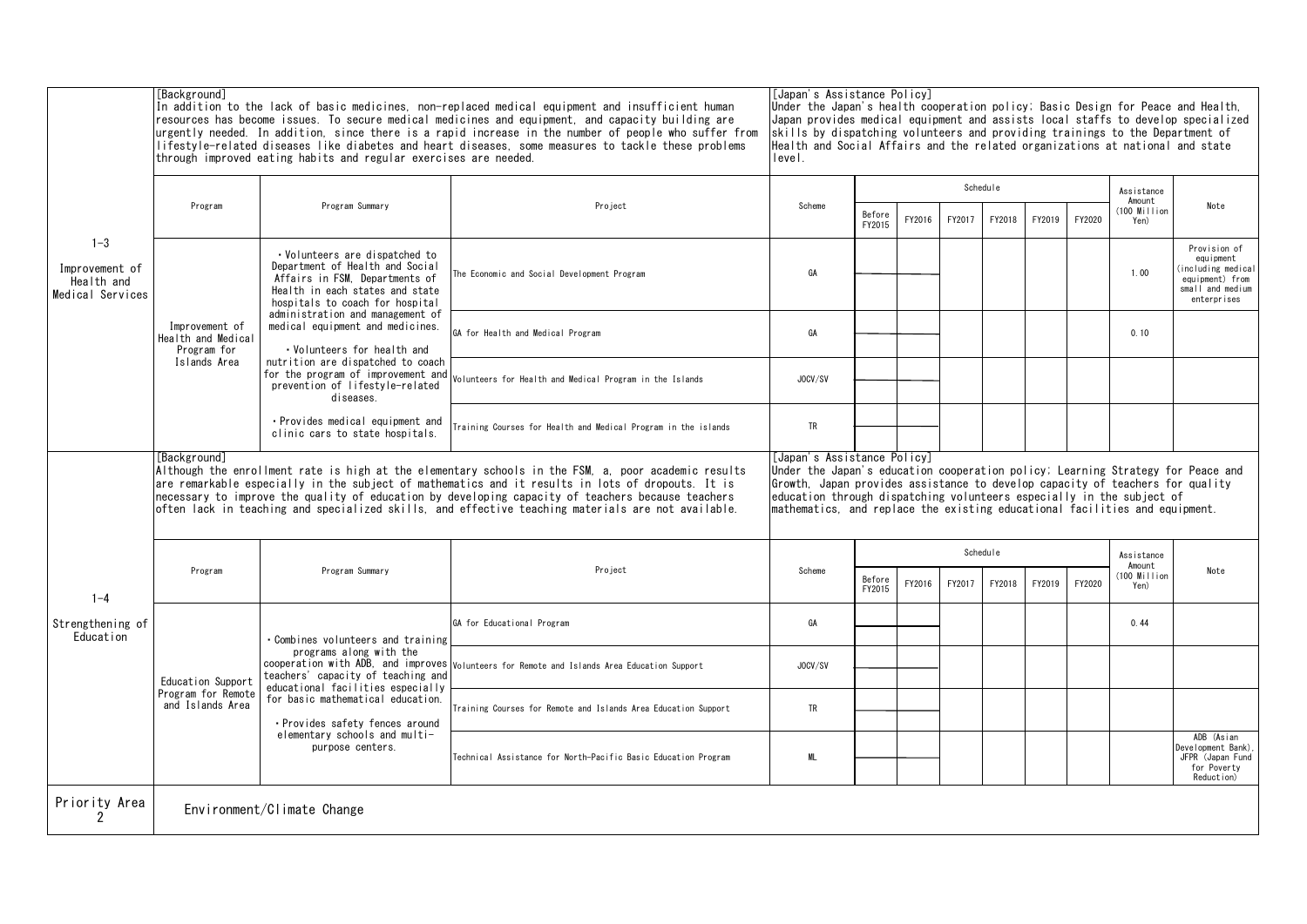|                                        | [Background]<br>Because of an rapid increase in solid waste which was caused by changes in people's lifestyle, the<br>waste management system in the FSM functions inadequately. In addition, environmental protection<br>through proper disposal of harmful waste such as medical and ozone depletion waste and promotion of 3R<br>(Reduce, Reuse, Recycle) and Return program is necessary in the FSM. In these situations, maintenance<br>of Kosrae's landfill site with Fukuoka-Method was completed under the Grassroots Human Security Grant<br>Aid and similar projects to maintain landfills and develop garbage collection system along with the<br>cooperation with other donors are also implemented in other states. | [Japan's Assistance Policy]<br>Japan provides assistance for waste management programs by implementing the<br>project of J-PRIMS (Japanese Technical Cooperation Project for Promotion of<br>Regional Initiative on Solid Waste Management), dispatching volunteers, providing<br>trainings and donating facilities and equipment.                                                     |                                                                                                                                                                                                                                                                                                                                                                                                                      |                                                                                                                                                                                                                                                                                                    |                  |        |          |            |        |        |                                  |                                                                                                                                                                 |
|----------------------------------------|----------------------------------------------------------------------------------------------------------------------------------------------------------------------------------------------------------------------------------------------------------------------------------------------------------------------------------------------------------------------------------------------------------------------------------------------------------------------------------------------------------------------------------------------------------------------------------------------------------------------------------------------------------------------------------------------------------------------------------|----------------------------------------------------------------------------------------------------------------------------------------------------------------------------------------------------------------------------------------------------------------------------------------------------------------------------------------------------------------------------------------|----------------------------------------------------------------------------------------------------------------------------------------------------------------------------------------------------------------------------------------------------------------------------------------------------------------------------------------------------------------------------------------------------------------------|----------------------------------------------------------------------------------------------------------------------------------------------------------------------------------------------------------------------------------------------------------------------------------------------------|------------------|--------|----------|------------|--------|--------|----------------------------------|-----------------------------------------------------------------------------------------------------------------------------------------------------------------|
|                                        |                                                                                                                                                                                                                                                                                                                                                                                                                                                                                                                                                                                                                                                                                                                                  |                                                                                                                                                                                                                                                                                                                                                                                        |                                                                                                                                                                                                                                                                                                                                                                                                                      |                                                                                                                                                                                                                                                                                                    |                  |        | Schedule | Assistance |        |        |                                  |                                                                                                                                                                 |
|                                        | Program                                                                                                                                                                                                                                                                                                                                                                                                                                                                                                                                                                                                                                                                                                                          | Program Summary                                                                                                                                                                                                                                                                                                                                                                        | Project                                                                                                                                                                                                                                                                                                                                                                                                              | Scheme                                                                                                                                                                                                                                                                                             | Before<br>FY2015 | FY2016 | FY2017   | FY2018     | FY2019 | FY2020 | Amount<br>$(100$ Million<br>Yen) | Note                                                                                                                                                            |
|                                        |                                                                                                                                                                                                                                                                                                                                                                                                                                                                                                                                                                                                                                                                                                                                  |                                                                                                                                                                                                                                                                                                                                                                                        | GA for Waste Management Program                                                                                                                                                                                                                                                                                                                                                                                      | GA                                                                                                                                                                                                                                                                                                 |                  |        |          |            |        |        | 0.56                             | Provision of<br>Garbage Trucks                                                                                                                                  |
| $2 - 1$<br>Environmental<br>Protection | Program for<br>Achieving Recycle-<br>Based Society in<br>the Islands                                                                                                                                                                                                                                                                                                                                                                                                                                                                                                                                                                                                                                                             | • Provides assistance to develop<br>capacity of the FSM for management<br>and administration by improving<br>strategic policy making skills<br>under the project of J-PRISM.<br>donating equipment, dispatching<br>volunteers and providing training<br>programs.<br>• Donates heavy equipment and<br>garbage trucks for maintenance and<br>management of the final disposal<br>sites. | The Economic and Social Development Program                                                                                                                                                                                                                                                                                                                                                                          | GA                                                                                                                                                                                                                                                                                                 |                  |        |          |            |        |        | 3.00                             | Provision of<br>Equipment for<br>Disaster<br>Prevention.<br>Strengthening of<br>Capacity to Manage<br>and Maintain<br>Economic and<br>Social<br>Infrastructures |
|                                        |                                                                                                                                                                                                                                                                                                                                                                                                                                                                                                                                                                                                                                                                                                                                  |                                                                                                                                                                                                                                                                                                                                                                                        | Project for Promotion of Regional Initiative on Solid Waste Management<br>(J-PRISM Phase2)                                                                                                                                                                                                                                                                                                                           | TCP                                                                                                                                                                                                                                                                                                |                  |        |          |            |        |        |                                  | Wide Area (Samoa<br>as its stronghold)                                                                                                                          |
|                                        |                                                                                                                                                                                                                                                                                                                                                                                                                                                                                                                                                                                                                                                                                                                                  |                                                                                                                                                                                                                                                                                                                                                                                        | Volunteers for Waste Management                                                                                                                                                                                                                                                                                                                                                                                      | JOCV/SV                                                                                                                                                                                                                                                                                            |                  |        |          |            |        |        |                                  |                                                                                                                                                                 |
|                                        |                                                                                                                                                                                                                                                                                                                                                                                                                                                                                                                                                                                                                                                                                                                                  |                                                                                                                                                                                                                                                                                                                                                                                        | Training Courses for Waste Management                                                                                                                                                                                                                                                                                                                                                                                | <b>TR</b>                                                                                                                                                                                                                                                                                          |                  |        |          |            |        |        |                                  |                                                                                                                                                                 |
|                                        |                                                                                                                                                                                                                                                                                                                                                                                                                                                                                                                                                                                                                                                                                                                                  |                                                                                                                                                                                                                                                                                                                                                                                        | Capacity Development for Water Sanitary Management                                                                                                                                                                                                                                                                                                                                                                   | CTR                                                                                                                                                                                                                                                                                                |                  |        |          |            |        |        |                                  |                                                                                                                                                                 |
|                                        | [Background]                                                                                                                                                                                                                                                                                                                                                                                                                                                                                                                                                                                                                                                                                                                     | dependence on fossil fuel with the assistance from donor countries.                                                                                                                                                                                                                                                                                                                    | The FSM consists of small islands therefore the country and its people are vulnerable to natural<br>disasters caused by climate change such as shore erosion by the sea level rise, water shortage on<br>remote islands and tidal surge. As a measure to cope with these impacts of climate change, the FSM and<br>state governments introduces the renewable energy to reduce green house gas emission and the high | [Japan's Assistance Policy]<br>Japan assists strengthening the capacity of the FSM to respond to natural<br>disasters and enforce the countermeasures for climate change by providing<br>trainings and so on, considering the trend activities of other donors and<br>international organizations. |                  |        |          |            |        |        |                                  |                                                                                                                                                                 |